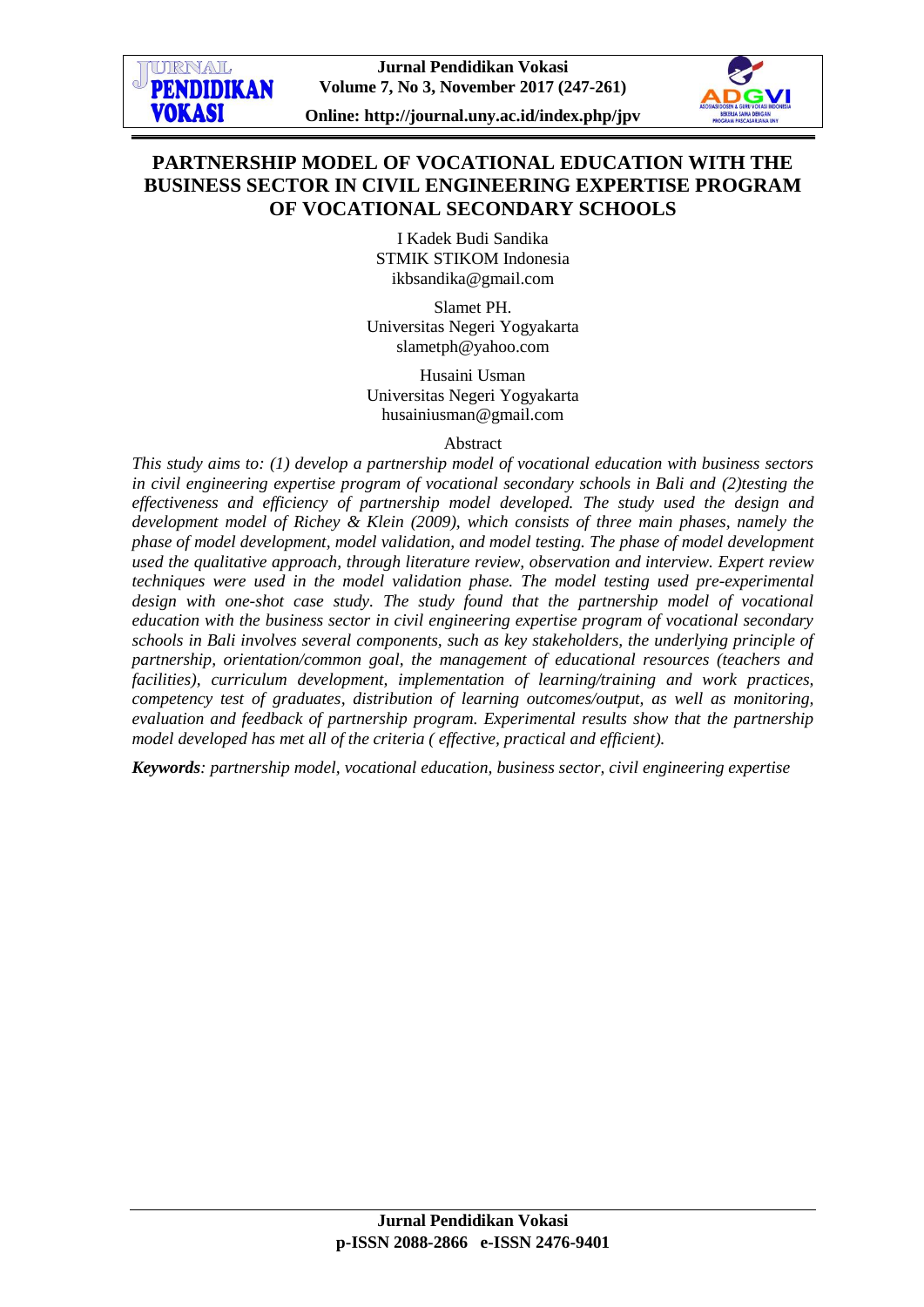## **INTRODUCTION**

Vocational education in secondary vocational schools (SMK) is one type of formal education aims to prepare students to be prospective workers who are ready to compete in the job market. Vocational education seeks to prepare graduates become educated, trained and skilled personnel in the specific area of competence/expertise. Therefore, vocational education should be geared by the needs of the job market (Hamid, Aribowo, & Desmira, 2017).

Partnership/cooperation between education and business sector is necessary, because the school system (vocational education) and economic systems (world of work) is actually dependent on each other. On the other word, the link and match between the vocational school and employers must be the basic principle in the management of vocational education (Djojonegoro, 1998, p. 58).

Cooperation between vocational education with the workforce face the challenges, including Indonesia, caused by low level of capacities and capabilities of partners; administrative barriers, financial and cultural; partnerships are considered troublesome; as well as the fragility of the foundations of a partnership built (Lannert, Munbodh, & Verma, 1999; TVET Colleges Technical Task Team, 2014; UNESCO, 2013). These findings are supported by data from observation of several vocational schools in Bali. There are still some problems related to the management of vocational secondary education programs, as follows: (1) SMK managers and companies/ industries are still difficult to internalize mutual benefits through collaboration/ partnership; (2) the term dual system (PSG) connoted is limited to industrial/practical work practices only; (3) the teacher's training programs is generally only implemented by the education office with the aim of consolidating the implementation of new curriculum without involving the business world; (6) certificate of competence result of skill competency test (UKK) does not apply in work world, which required by graduates is skill certificate of professional certification issued by authorized institution (BNSP / LPJK).

This study aims to find a partnership model of vocational education with the world of business in accordance applied to civil

engineering program at SMK and (2) to know the effectiveness and efficiency of partnership model of vocational education with the business world at SMK civil engineering expertise program.

The terms of partnership comes from the business sector, which is a composition of several partners that combine their expertise and commitment to manage the business jointly, including in the distribution of risk, profit and loss (Draxler, 2008). Economic Forum (Buckup, 2012) defines partnership as an alliance of voluntary between the various actors from different sectors, in which they agree/are committed together to achieve common goals or meet specific needs by sharing risks, responsibilities, tools and competence (investment resources) to produce a purpose/ specific products. Commitments in these alliances can be formal (written agreement) or informal (verbal agreements), which is based on trust, equality and understanding of the obligation (Piyasiri, Suraweera, & Edirisooriya, 2008). Partnership in this case implies a relationship based on a shared commitment to achieve the same goal with the principle of equality and mutual sharing.

Torres & Margolin (2003) states that, there are no standard procedures or rules binding form of cooperation that should be applied. Nevertheless, there is one thing that needs to be understood, that the collaborative process in partnership involves changing patterns of business than usual. The different types of partnerships are implemented will involve the collaboration of different levels as well, depending on the desired objectives and readiness to change the pattern of its business partners. The diversity of the notion of such partnerships due to collaborative arrangements that tend to be dynamic and constantly evolving, so it is mentioned that the partnership/collaboration as a journey and not as an end (Gajda, 2004, p. 69 and Horton, Prain, & Thiele, 2009, p. 79).

Partnership can be seen as an array of work that gradually through a sequence of logical and sequential, which is an early development stage (seed and beginning/ initiation), execution/implementation and assessment of accountability and decision next direction (closing or renewal) (Long & Arnold in Torjman 1998, p. 3; Frank & Smith, 2000, p. 25). On the seed phase, partners explore the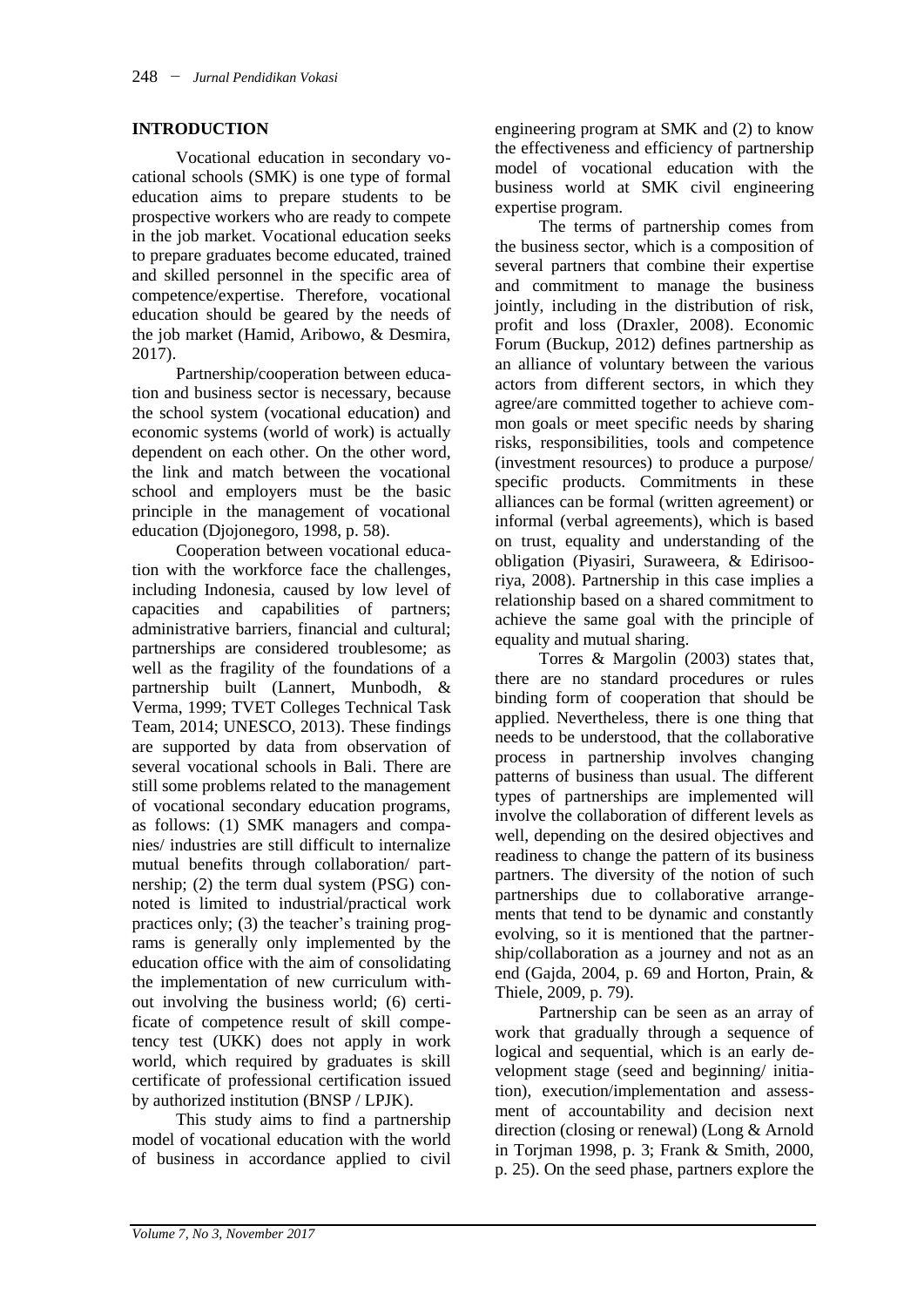idea/conceptualization of the project in general (determination of the vision, mission and objectives of cooperation), then proceed to the stage of initiation including regulatory draft of program work, negotiating labor agreements and securing funding. At an early development stage, each partner also made the understanding of the situation, the establishment of joint commitment and considering the implications of the program. Furthermore, at the stage of implementation/ execution, carried out action planning, resource management, definition of roles and responsibilities each partner, as well as capacity building. In the final stage, each partners evaluate partnership program as a basis for determining the direction of further decisions, regarding the repair, renewal and termination of partnerships.

If we review the partnership program to be implemented in the education sector, Hands (2005) states that a partnership between the school and the community is principally based on the effort to fulfill the three aspects, namely the needs of students, the achievement of school programs and community expectations. The partnership between the school and the community contains seven stages, as shown in Figure 1. The seven stages of the partnership cycle by Hands does not have to be passed entirely step-by-step, but can be skipped according to conditions during the course of the interaction cooperation.



Figure 1. Cycle of Partnership Process (Hands, 2005, p. 70)

If the partnership process which will be implemented for the first time followed, then all the stages to be traversed. However, if the partnership program has been ongoing and the evaluation stage it is still a purpose of each partner are not achieved, then the next step to be followed is the negotiation element of the new partnership and continued at a later stage. Whereas, if the objectives of all partners has been reached, then the maintenance of relationships in partnership with maintaining communication and direct partnerships stages in the implementation of cooperation activities.

During the partnership process, the management needs to perform monitoring and oversight of each process/stages of the program, as well as at the end of the program carried out a thorough evaluation. It aims to optimize the achievement of the benefits and minimize the challenges that may occur, including in the planning and implementation of educational partnerships. Marriott & Goyder (2009) states that the monitoring and evaluation of partnership programs conducted education ranging from pre-partnership, early stage/start building partnerships, beginning the partnership process, during its implementation, to the activities of the final evaluation to review the partnership and transition to sustainability partnership. One approach used by management for multi-sector partnership is the evaluation of orientation on long-term results, as shown in Figure 2.





Based on the Figure 2, the partnership program is implemented can involve multiple sectors (public, private and non-profit) to obtain support resources (human, financial, material/equipment) education to achieve long-term goals such as improving the quality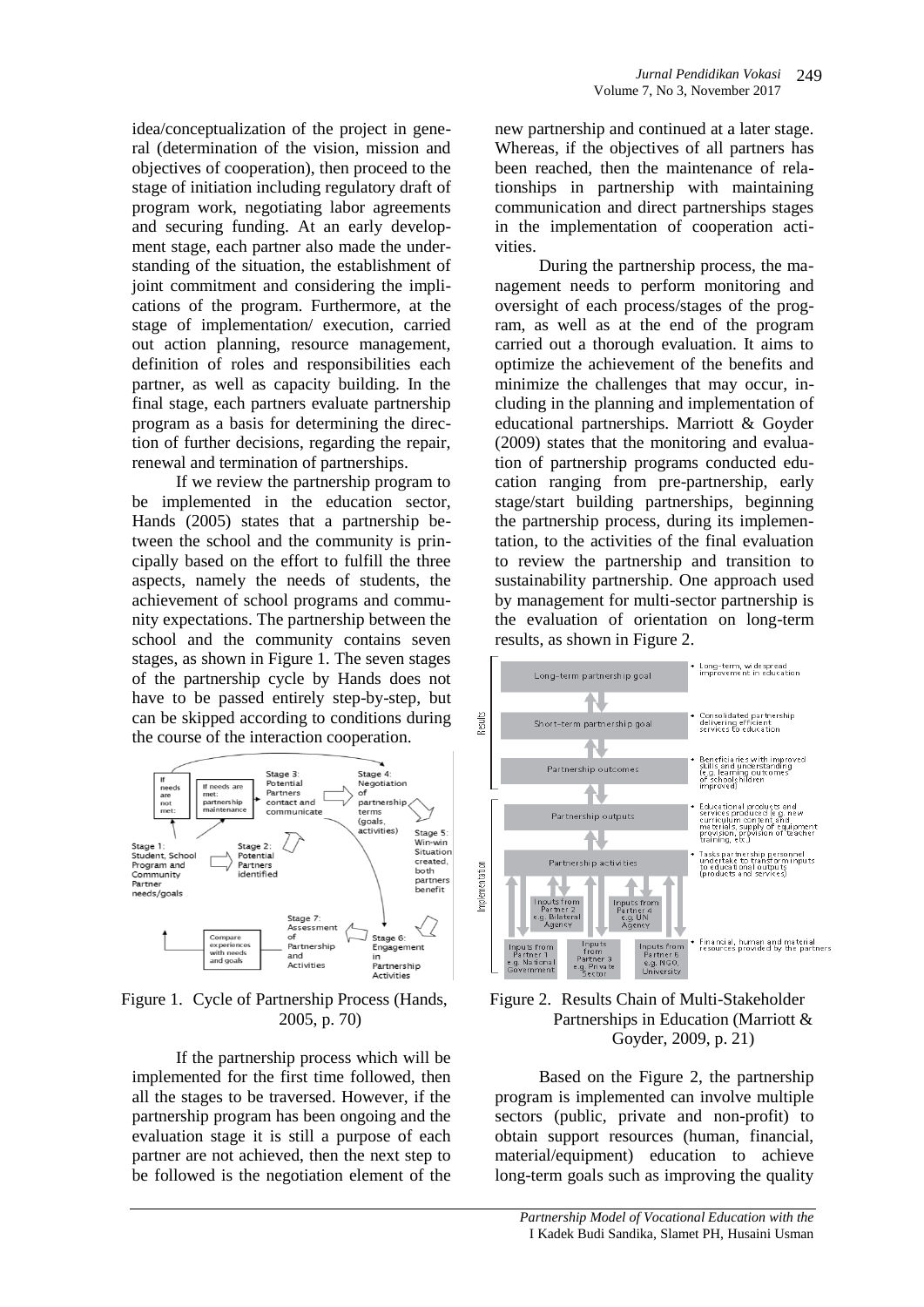of education in general. Efforts to achieve these objectives done gradually with consistency in maintaining the continuity of the partnership process to improve educational products (compliance with standard 8 education) toward short-term goals (effectiveness and efficiency of educational services) until finally arriving at long-term goals.

Partnership in education services, including vocational education, can be coordinated at the level of the system (the education system and labor market including macro level) to the realization of cooperation between educational institutions with industry partners (institutional level). In addition, the relationship between the world of education and the business world can take place in the process of individual learning (school-based and work-based learning) which basically should be able to connect the learning needs with appropriate learning environment (micro level), including for learning abstract done in classrooms, practice learning is done in the laboratory, learning work environment through the provision of production facilities and the real work of learning can only take place in the workplace.

At every level and inter-level coordination will require connectivity and transformation (Stenstrom & Tynjala, 2009), as shown in Figure 3. Connectivity is a concept of bringing something previously done separately (the learning process), while the transformation shows the necessary changes or occurred during the applicable connection (Tynjala, 2009). Connectivity is made to make relationships/connections between the different elements (the situation, context and learning systems) become closer.

Therefore, the role of all stakeholders need to be optimized to unify the vision/mission in partnership to support the implementation of education, ranging from the national level to the operational level in school (Cassidy, 2007, p. 23). The partnership program is expected to be established between all stakeholders such as shown in Figure 4. Stakeholders have their respective roles in every aspect of the provision of education, ranging from the formulation of the knowledge, skills and social aims and competency standards and national education curriculum development to achieve social objectives and the national economy (education planning),

support in preparing educational resources for learning/training, professional development of teachers, managerial capability and leadership of school administrators, to the monitoring, performance assessment and evaluation of educational outcomes. Given such an important role of stakeholders, the education providers should be able to empower their role optimally.



## Figure 3. Connectivity and Transformation between Elements of Learning (Stenström & Tynjala, 2009: 4)

Transformation is necessary to anticipate the changes and developments that occurred during the process of connecting the two elements so that learning can take place as expected.

The United States Agency for International Development (2008) mentions that although both sectors have different backgrounds, but the partnership between business/industry and vocational education can take place in the form of a very broad ranging from the partnership program for commercial affairs to form an informal meeting. Some examples of partnership activities Companies with vocational education, including training needs analysis (individual entrepreneurs or sectoral level), planning and policy development of human resources in the company, charting skills/profile positions, curriculum development and assessment/ certification of competency-based learning plan, sharing the experience of the practitioner/employers, monitoring and evaluation of training programs, development coach working practices, industry placement for trainers and learners, sharing equipment or facilities practice, training in situations of real work, searches graduates, information exchange labor electronically and development of labor market information system.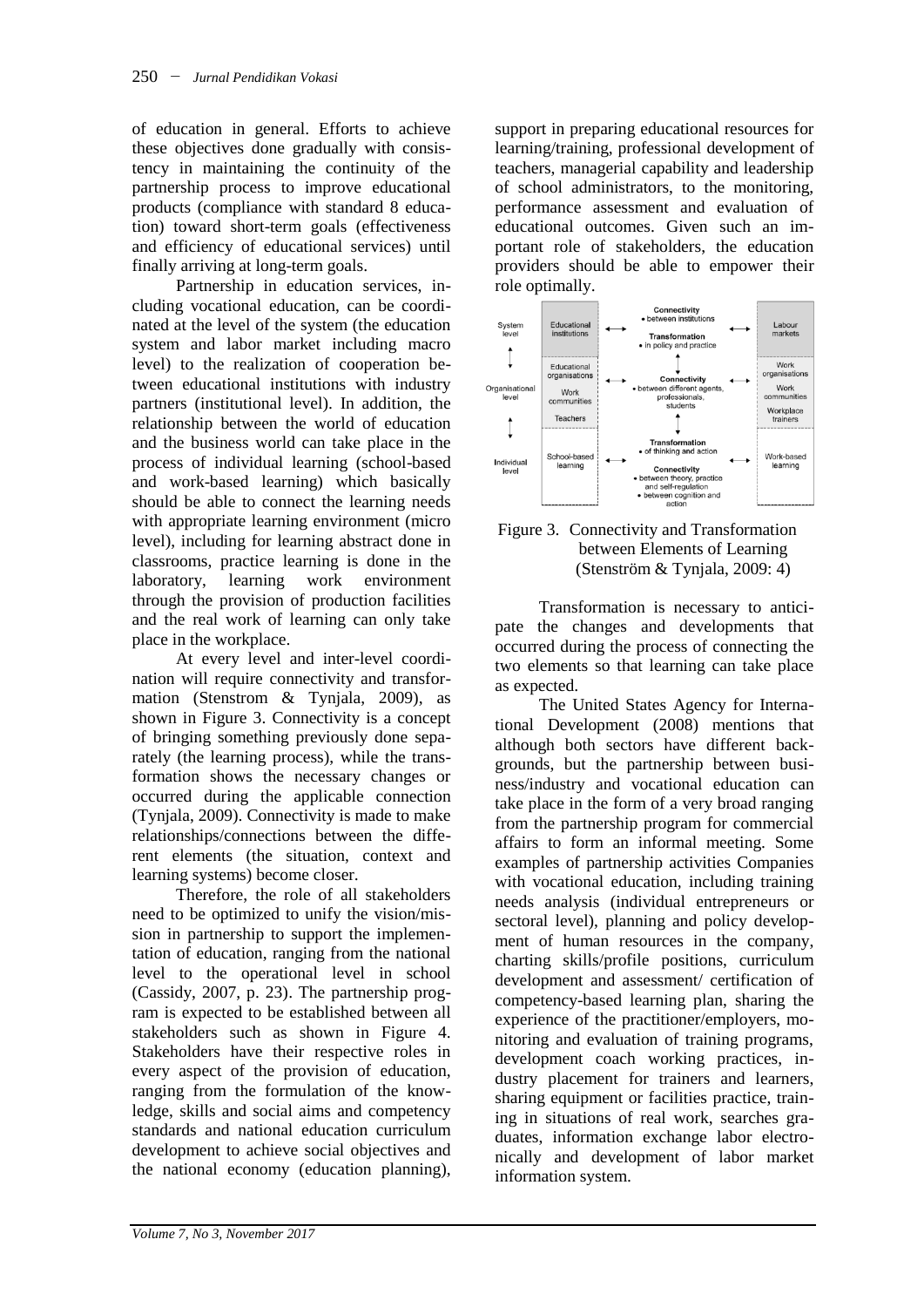

Figure 4. Multi-Stakeholder Partnerships Model in Education System (Cassidy, 2007)

## **RESEACRH METHOD**

This study used a qualitative approach to design and development research (DDR) by Richey and Klein (2009). This modeling study using multiple data collection techniques adapted to the purpose of each stage of the study consists of three phases, namely the phase of model development, model validation, and model testing.

This study was conducted from November 2014 to December 2015. The study was conducted in five vocational school in Bali that offer courses in civil engineering. There are SMK Negeri 1 Susut-Bangli, SMK Negeri 3 Tabanan, SMK Negeri 3 Singaraja-Buleleng, and SMK Negeri 1 Denpasar and SMK Rekayasa Denpasar.

The subjects were principals, vice-principals, heads of competency skills, coordinator prakerin, teacher productive, education service districts/cities, supervisors SMK, employers in construction services, local officials association of employers in construction services, regional board professional associations in construction services, regional/provincial of LPJK administrators and Regional Chamber of Commerce board.

Model found through development carried out in three phases, namely model development and model validation, and ends with limited model use/testing. The model development phase using techniques of literature study, in-depth interviews, observation and documentation. Interviews were conducted to the management of the school/civil engineering program of vocational secondary school in Bali and the company to work with, namely leaders and implementing partnership programs daily from both sides. Analysis of the results in the literature to produce a conceptual model/theoretical, and interviews, observation and documentation of the field resulted in existing models. Then, the existing models compared to the conceptual model and analyzed to find draft model developed. The draft model has been developed and then validated by the technical assessment by an expert (expert review) as an internal validation and acceptance testing models by prac-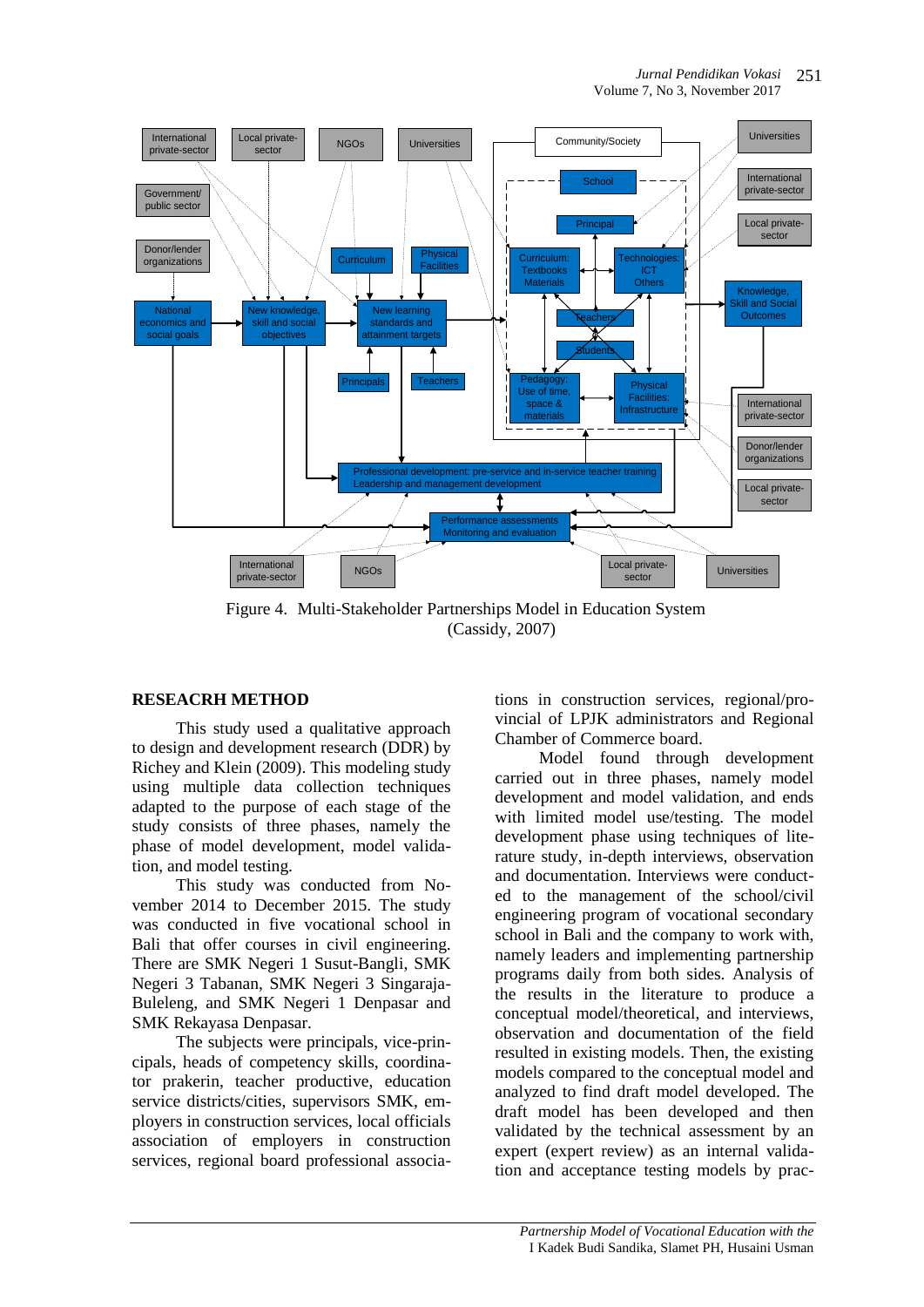titioners in the field as an external validation. Based on the input provided by experts, improvements were made to the draft models to gain a hypothetical model. Hypothetical model was then tested in limited use in the field. Trial design uses a form of pre-experimental design, which is kind of a one-shot case study. Improvements to the hypothetical model based on trials produce the final model.

Data collection techniques used: (1) the study of literature, (2) semi-structured indepth interviews (in-depth interviews) directly (face-to-face); (3) direct observation of the partnership, both at school and in the workplace; and (4) the documentation; (5) expert revie). In addition to the five techniques of data collection, also supported by survey / questionnaires and focus group discussions (FGD).

Analysis of the results of interviews conducted by using generate hypotheses or by Tesch in Gall, Gall & Borg (2003, p. 453) as interpretational analysis. Data analyzed procedure according to the Miles & Huberman  $(1994, pp. 10-12)$ , the grouping of data, data reduction, display data and draw conclusions. Analysis of the results of the expert review conducted in the narrative-descriptive. Data analysis techniques trial results using descriptive analysis of the results of observation, monitoring and evaluation of partnership activities, as well as the results of a questionnaire assessment of effectiveness, practicality and efficiency of the model.

# **FINDING AND DISCUSSION**

Conceptually, the partnership model is built on the opinion of Long & Arnold and Frank & Smith, equipped with the opinion of the Marriott & Goyder. According to Long & Arnold in Torjman (1998, p. 3) and Frank & Smith (2000, p. 25), partnership is an arrangement of the work stages and follows a logical sequence and sequential, starting from an early development stage (seed and initiation), execution/implementation, and ending with the accountability assessment/ evaluation and determining the next direction. Meanwhile, Marriott & Goyder (2009) emphasizes the importance of monitoring and evaluation of partnership programs conducted education ranging from pre-partnership, early stage/start building partnerships, beginning the partnership process, during its implementation, to the activities of the final evaluation to review the partnership and transition to sustainability partnership. This is consistent with the concept of governance of a program, from planning, implementation, checking and determining feedback and follow-up program.

At the seed stage, exploration of the idea/conceptualization of the project in general (determination of the vision, mission and objectives of cooperation), followed by the initiation phase which includes the determination of the stakeholders involved, setting the draft work program and negotiating agreements. At an early development stage is also identified the context of the situation, the establishment of joint commitment and consider the implications of the program, including the definition of roles and responsibilities of each partner, as well as the determination of the team monitoring the partnership program.

In the implementation phase of the partnership, do capacity building for the implementation of various activities of the partnership and resource management. The activities of partnership-related educational programs are taken from slices opinion of Prosser & Quigley, Cassidy, and The United States Agency for International Development. Vocational education will be efficient if trainees are trained specifically in the habit of manipulating and thinking required in carrying out real work (competency based), training instructor is an expert in the field who are taught by successful experience in applying the skills and knowledge in the world of work, training is given on the condition of the actual work and not just training or pseudo work (work-based or real work practice), training materials taught obtained from an expert or expert practitioners in the field of the work, not a scholar of the theoretical (curriculum development), and the costs incurred for vocational education should be at least sufficient for the needs of training with good quality (Prosser & Quigley, 1950).

In the conceptual model, the activities of the partnership between the business community with vocational education is determined, among other training needs analysis (development of competency standards and curriculum), planning and implementation of learning, assessment/ certification of compe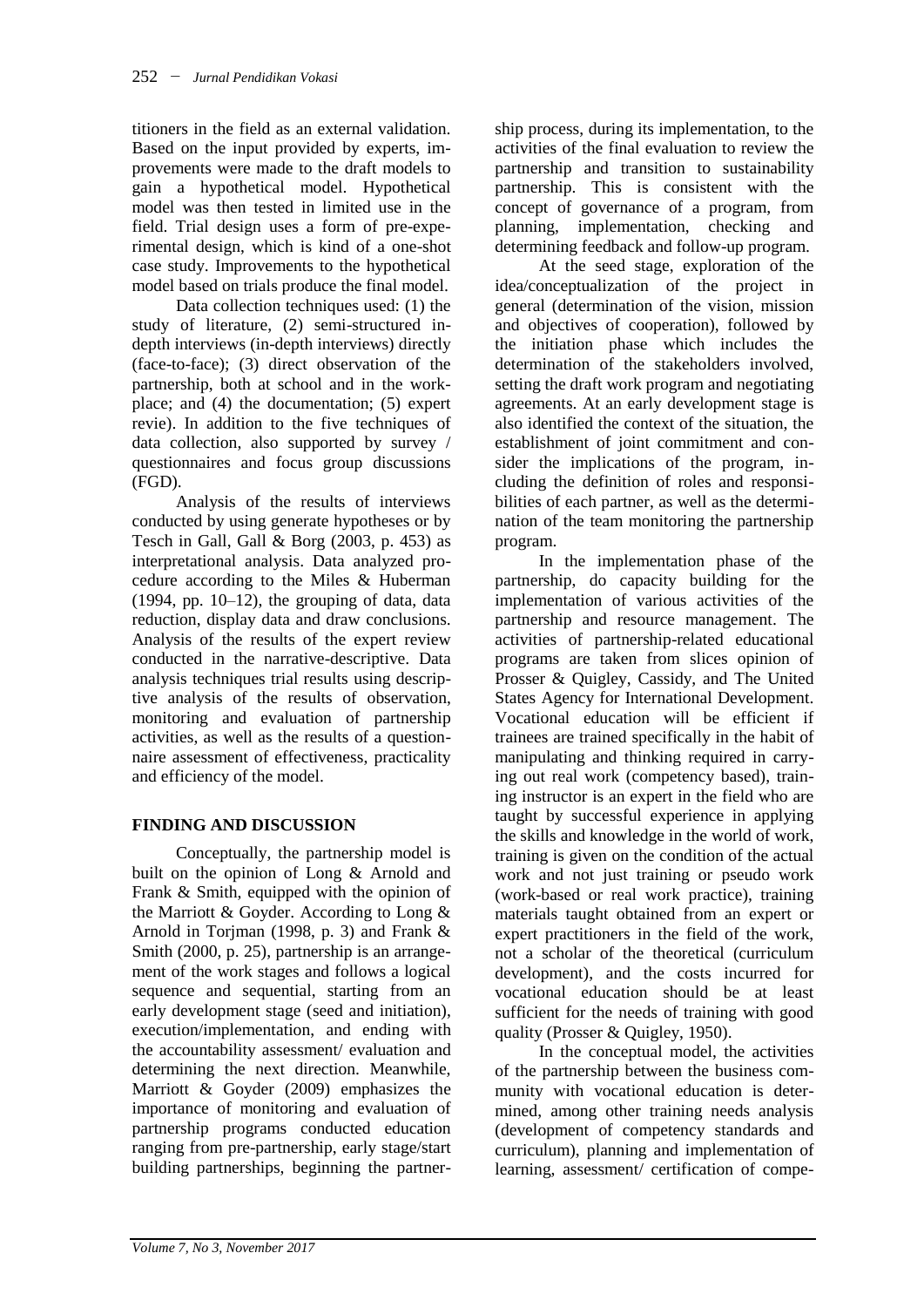tency-based, industry placement for trainers and learners, sharing equipment or facility practice, training in real work situations, and exchange of information manpower/labor market information system development. At the final stage of the partnership, the partnership program evaluation as a basis for decision-making further direction, where the partnership will be continued/do the renewal or the termination of partnership.

Based on interviews, observation, and documentation in the field, it was found that vocational education partnerships with the business world that continues to this day still dominant limited to the implementation *prakerin* and UKK. In addition, there are some schools that develop additional competence beyond the established nationally. For the provision of education, cooperation with the business world is incidental. *Prakerin* and UKK form of execution, as well as the type of curriculum, written, between the schools that the other schools there is little difference. Some schools have a production unit, generally only offer services through an order, such as carpentry workshop which offers services sills or furniture.

Some improvements related to partnerships between SMK-DU/DI on existing maudels when compared to the conceptual model include some aspects, as follows. First, vocational education partnerships with the business world can be applied if there is an expectation/shared vision to be achieved by each of the parties that partner. That vision is a slice of the expectations of the school, the desire on the part of employers and the demands of the regulations in the construction services sector in the form of labor certification. Second, in order to achieve a common goal, and ensure the commitment of each partner will be maintained, then the need for the principles held together. Third, after the discovery of the existence of a common vision, and agreed on the basic principles of partnership, then need to be designed a strategy to achieve it. In order to ensure qualifications and skills that are taught/trained they are relevant and appropriate to the needs of the real (Evans, 2014, p. 6), the integration of competency standards in the curriculum of national education standards of competence national work force in the world of work becomes a necessity. Fourth, in order to

implement these strategies, governance mechanisms need clear and commonly understood. Who should be involved, when involved, what the roles and responsibilities of each (who does what), and other management aspects. It requires connectivity and transformation during the process/stages of collaboration/partnership lasted. Moreover, the significance of monitoring and who will undertake it needs to be communicated and agreed upon. Fifth, the development of vocational education programs to maximize the mastery of competencies and work experience of vocational graduates, need to be given opportunities their part-time employment. Sixth, considering the needs or demands of the world of work, particularly in the field of construction service business, that vocational graduates must also have a certificate in the form of certificates of skilled professions (SKT), then the partnership model should also contain the program implementation.

Based on these considerations, the proposed draft model of vocational education partnerships with the business community developed. Draft partnership model consists of several components, among other key stakeholders, the underlying principle of partnership, orientation/objectives agreed on in the partnership, the implementation of the partnership (covering aspects of resource management, education programs, and the absorption output vocational education), maunitoring, and evaluation and follow-up program partnerships. Resources development include human resource development activities and infrastructure of education. Vocational education programs that can be woven through partnership activities include curriculum development, new admissions and career guidance, learning and training, industry work practices and part-time employment opportunities for students, as well as competency tests. The component of output absorption include the form of professional certification for graduates that will work, and graduate placement. Draft model developed then validated by experts and vocational education and brought together in the form of focus group discussion / FGD. The results of the expert assessment ranged from quite good to excellent range, as shown in Table 1.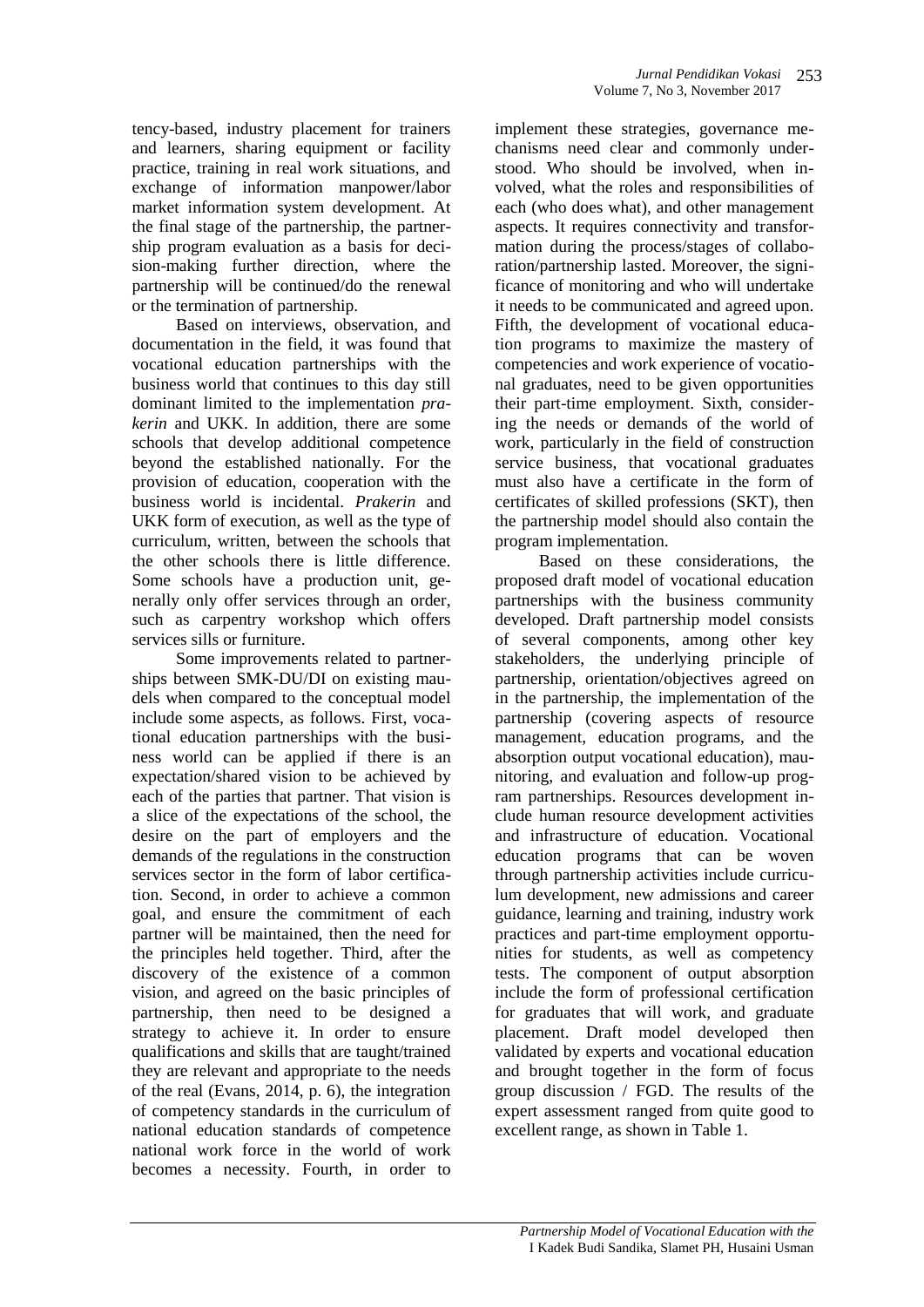| Criteria    |      | The mean Specification |
|-------------|------|------------------------|
| Readability | 2,83 | Quite clear/easy       |
| Credible    | 3    | Clear/easy             |
| Objective   | 2,83 | Quite clear/easy       |
| Practical   | 3    | Clear/easy             |
| Efficient   | 3.11 | Clear/easy             |

Table 1. Summary of Expert Review

Vocational education experts provide an assessment that the partnership model of vocational education with the business world which have developed feasible. Nonetheless, there are some inputs are given, among others, (1) the developed model is still too wide in scope, so it will be difficult to know the effectiveness in research time is relatively short, so it needs to be focused on the components of the most essential (as related to production units/UP/learning practices, industry practices/PI, competency testing, certification); (2) the principles of partnership there must be/appear in the model as an inspiration/basic model development; (3) development of partnership initiatives assumed to be from the school; (4) the impact of the partnership may be competence, goods/ services production/practices, certificates, and so on.

The draft model developed not only judged by experts of vocational education, but also validated by practitioners of vocational education. The practitioners came from elements of schools, associations of companies, Kadinda Bali, and Construction Services Development Board. Recapitulation of vote vallues by practitioners are summarized in Table 2.

Table 2. Summary of Model Validation by Vocational Education Practitioners on Construction Services Sector

| Criteria    | The mean | Specification |
|-------------|----------|---------------|
| Readability | 3,64     | Clear/easy    |
| Credible    | 3,36     | Clear/easy    |
| Objective   | 3,61     | Clear/easy    |
| Practical   | 3,29     | Clear/easy    |
| Efficient   | 3,44     | Clear/easy    |

The vocational education practitioners provide an assessment that the partnership model of vocational education with the business world which have developed feasible. Nonetheless, there are some inputs are given, among others, (1) step approach can be traversed to reach an agreement is the assessment, presentation, and negotiation repetitive (not all stakeholders can accept the proposed cooperation/partnership delivered in a meeting); (2) it should be emphasized that the real certification of skills and expertise, according to the Law on construction services as well as derivatives regulation, instructs that the certificate is individual (one per person), so expect the workforce who have completed formal education, directly following the process of certification of labor if it would plunge in the world of construction services (not taken care of by the school); (3) the model should be able to cope with the curriculum guidelines of the government were very rigid, so difficult to adjust with the industry very quickly, and anticipate AEC and AFTA in 2015, competencies and certification should refer to globalization. Thus, the role of the association is not only a national level, but also the Asia-Pacific, making it clear competence in Asia Pacific also can be adopted and the resulting certification is the internationally recognized (certified).

Based on input from experts and practitioners from the validation results mentioned above, it is the model of this partnership will be focused on the partnership program with the most essential, which involves the development of the resources of education providers, facility development (infrastructure) education/training, curriculum development according needs of the workforce and local excellence, the implementation of learning/ training work in the workshop/ production units, testing of competence skills, professional certification for graduates, as well as the absorption of the product/service production and graduates of vocational education. Repair the draft model were tested on a limited basis in the field. The model tested using one-shot case study of pre-experimental study. Researchers create something stimulants such situations (treatment) were deliberately held in the object observed. Treatments such as the implementation model of vocational education partnerships with the business world.

In general, the observation, monitoring and evaluation of test models indicate that the role and Industrial Relations Society (HIM) in school is very significant in the partnership because they are given the responsibility for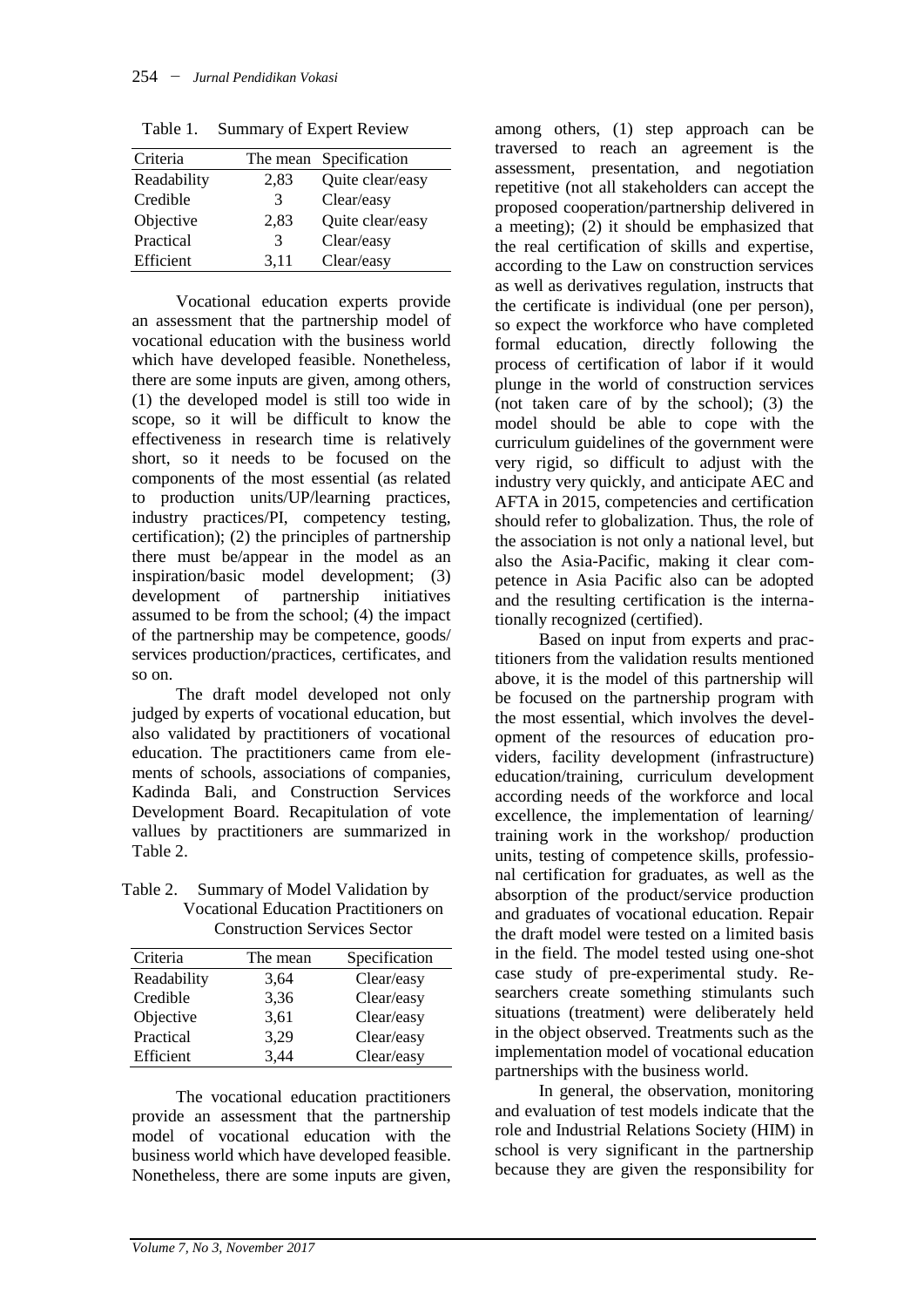communication and coordination with various stakeholders. The monitoring team stated that the partnership has begun to focus, but the commitment of the partners are still at the leadership level, so that the merger is still gray, in terms of working together to share ideas, resources, and influence. Opinions still vary owned stakeholders towards the achievement of common goals in a comprehensive understanding. Decision-making has been implemented in an accountable and responsive. However, the form of the implementation of the cooperation until now has not come to the issue of cooperation projects, only limited education. Not all participants are invited to be present at each meeting on a regular basis, are still limited to interest/purpose of each. Feedback has been carried out, usually at the end of cooperation. Model tested also assessed the effectiveness and efficiency of implementation. Assessment is done through questionnaires effectiveness and efficiency. Data recapitulation of the effectiveness and efficiency are shown in Figure 5, Figure 6, and Figure 7.



Figure 5. Data Recapitulation on Partnership Model Effectiveness Assessment



Figure 6. Data Recapitulation on Partnership Model Practicality Assessment



### Figure 7. Data Recapitulation on Partnership Model Efficiency Assessment

Based on the results of the assessment, it can be stated that the model developed has met the criteria of an effective, practical and efficient. Thus, the model of vocational education partnerships with the business world in the civil engineering expertise is worthy to be disseminated. The model has been tested and to get feedback later revised and produce products/models end. The final model of partnerships between vocational education with the business world as shown in Figure 8.

The partnership model as shown in Figure 8 involves several components, such as key stakeholders, the underlying principle of partnership, orientation/objectives agreed on in the partnership, the implementation of the partnership (covering aspects of resource management, education programs, and the absorption output vocational education), monitoring, evaluation and follow-up as well as the partnership program. Program implementation of resource management in partnership, include human resources development activities of the organizers (teachers and staff) and educational infra-structure. Vocational education programs that can be woven through partnership activities include curriculum development, learning and training (including industrial working practices and employment opportunities for part-time students), as well as assessment and competency tests. Marketing of SMK output, a partnership made in our marketing efforts result/products and services in production units, professional certification for graduates that will work, and graduate placement. The main component of vocational education in partnership with the business world is described as follows.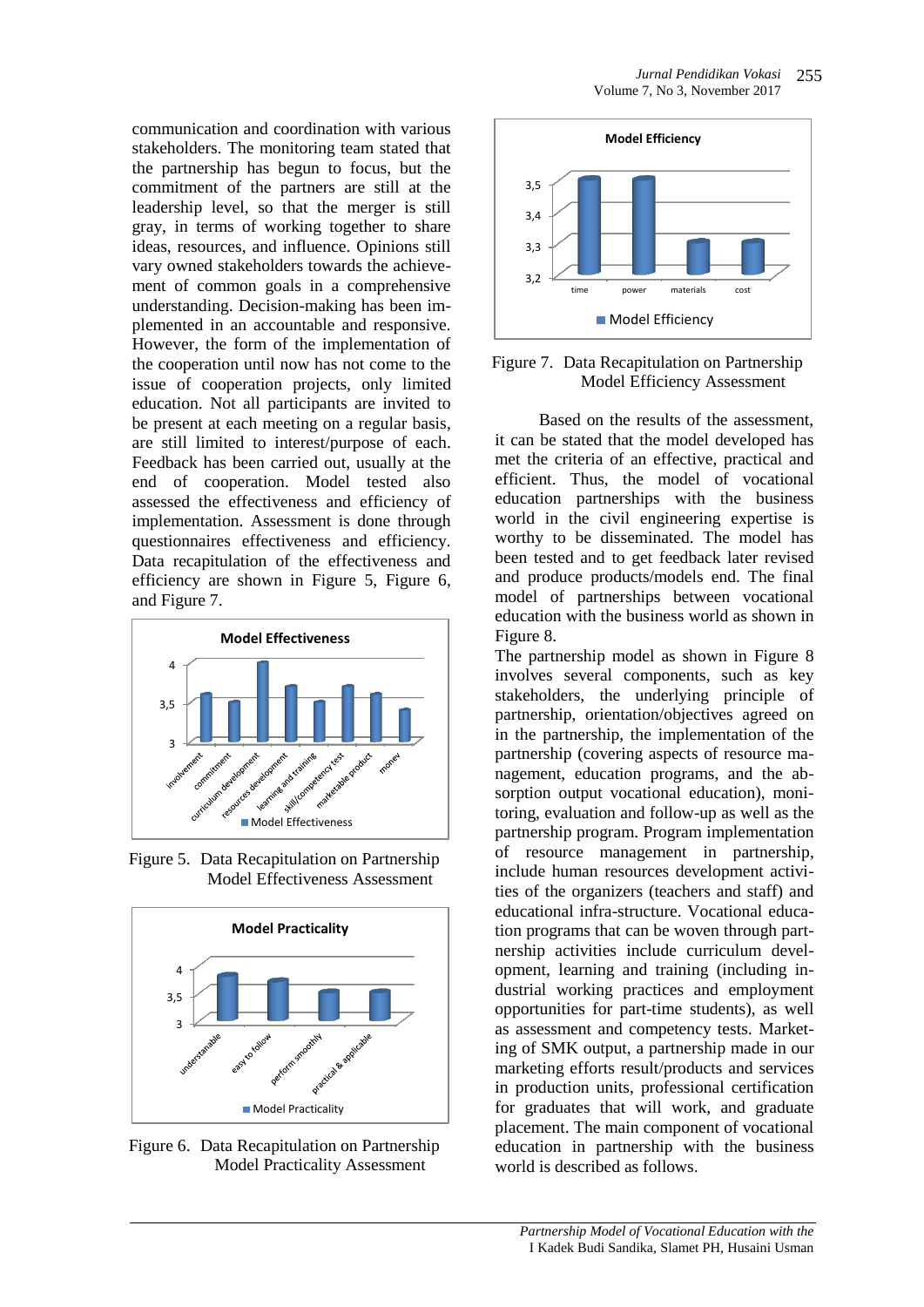

Figure 8. Final Model of Partnership between Vocational Education with Business World

#### **Stakeholders in Partnership Model**

As for the various parties involved in vocational education partnership program with the business world, particularly on the course for civil engineering expertise can be described in matrix form as shown in Table 3.

#### **Principles of Partnership**

In an effort to establish cooperation through partnerships, the school as the initiator must always be proactive in conducting assessments and negotiations with various stakeholders. Approach (assessment and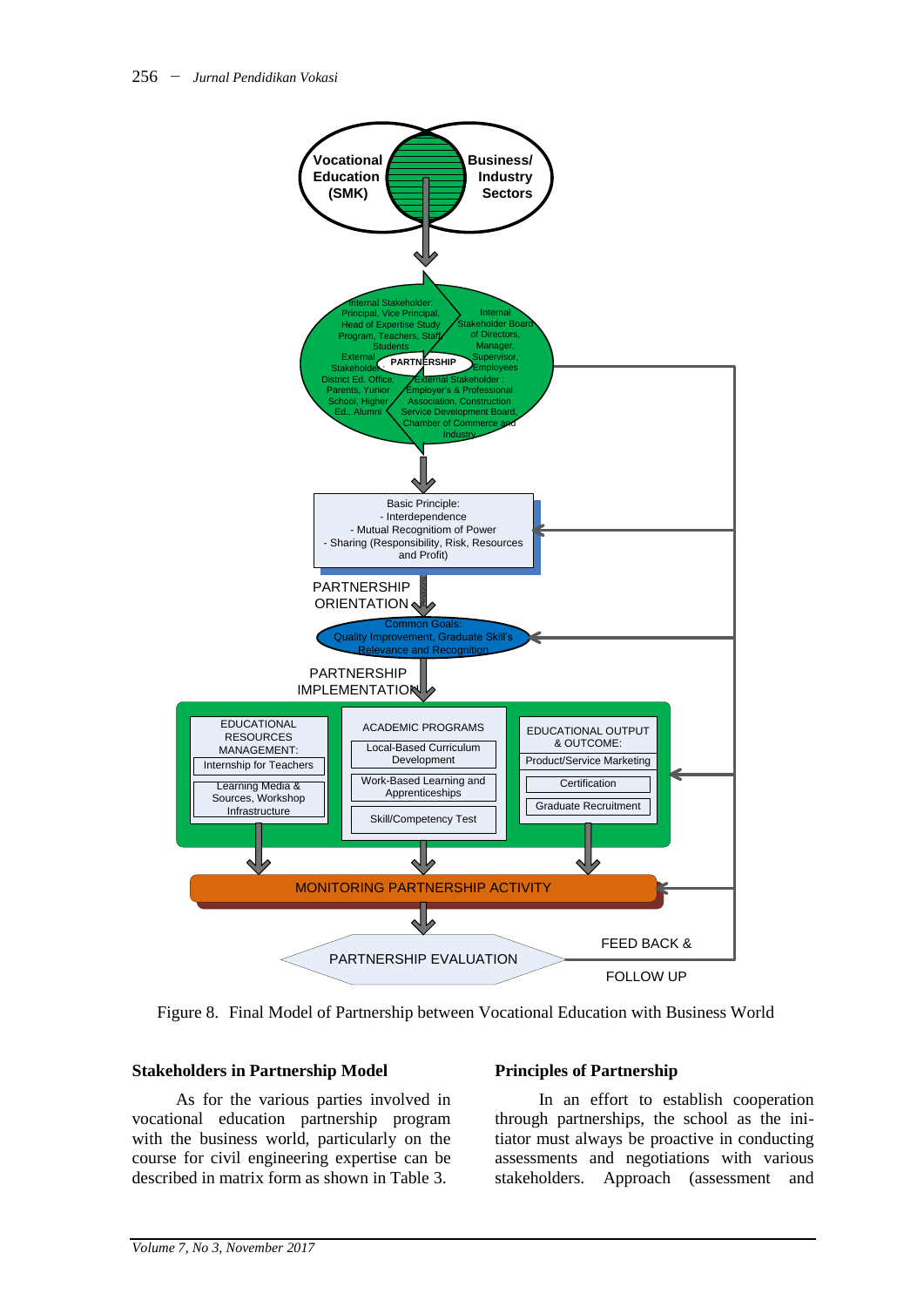negotiation) was conducted by the school through the management of industrial and school's public relations staff. Partnership achieved if the parties will work together to have a common vision as a goal, as well as holding the principle of mutually recognized between the partners. The principle of partnerships such interdependence, mutually recognize their respective powers, and share resources. The principle of interdependence shows that each of the parties/partners depend on each other, the school needed a place that is able to provide real work experience for the students, the business world requires competent workers with certain qualifications. A relationship of interdependence will form a bond that is mutually beneficial to each other are woven through partnerships. The principle of mutual recognition of power (power) each is a manifestation of an attitude of tolerance and mutual understanding between the partners. Each party/partner has power/influence and significance of each, so that communication needs to establish a common understanding of the roles and responsibilities of each. The principle of sharing shows a willingness of each party to share knowledge/ experience, resources and risks in achieving objectives/ mutual benefit.

Table 3. Stakeholders in Partnership between Vocational Education with the Business World of Civil Engineering Expertise Program

|               | <b>Vocational School</b>                                                                                                   | <b>Business Sector</b>                                                                                                                             |
|---------------|----------------------------------------------------------------------------------------------------------------------------|----------------------------------------------------------------------------------------------------------------------------------------------------|
| Inter-<br>nal | - Principal<br>- Vice principal<br>- Head of Expertise<br><b>Study Program</b><br>- Teachers<br>- Staff<br>- Students      | Contractor/Consultan:<br>- Board of Director<br>- President Director<br>- Manager<br>- Supervisor<br>- Staff                                       |
| nal           | - Department of<br>Education<br>- Parents<br>Exter- - Yunior School<br>- Higher Education<br>- Training Center<br>- Alumni | - Clients<br>- Suplayer of Materials<br>- Employer's<br>Association<br>- Profesional<br>Association<br>- Construction Service<br>Development Board |

#### **Local-Based Curriculum Development**

Curriculum development that can be implemented at the school level is the development of local curriculum. Local curriculum development steps as shown in Figure 9.



Figure 9. Curriculum Development through Partnership

#### **Resources Management**

Aspects of the resources management described in this model are the human resources and infrastructure of education. Human resources as a crucial component in education is the teacher/educator. A teacher can play a role as a communicator, facilitator, and mentor/tutor. However, a teacher is not the only source of learning, because teachers are not entirely be mastered technical skills in specific areas of expertise. Therefore, teachers should be able to facilitate learners to acquire knowledge, skills and values from other learning resources, including the employer in accordance expertise learner program. To be able to carry out this role, every educator should always conduct self-development.

Kinds of self-development which can be done through vocational education partnerships with the business world is an intern teacher to industry. This is a form of workbased learning experiences (work based learning) for teachers. The purpose of this program is to improve the implementation of the competence of teachers, especially for their professional competence. Externship program provides a greater opportunity to obtain the consent of the employer to be able to parti-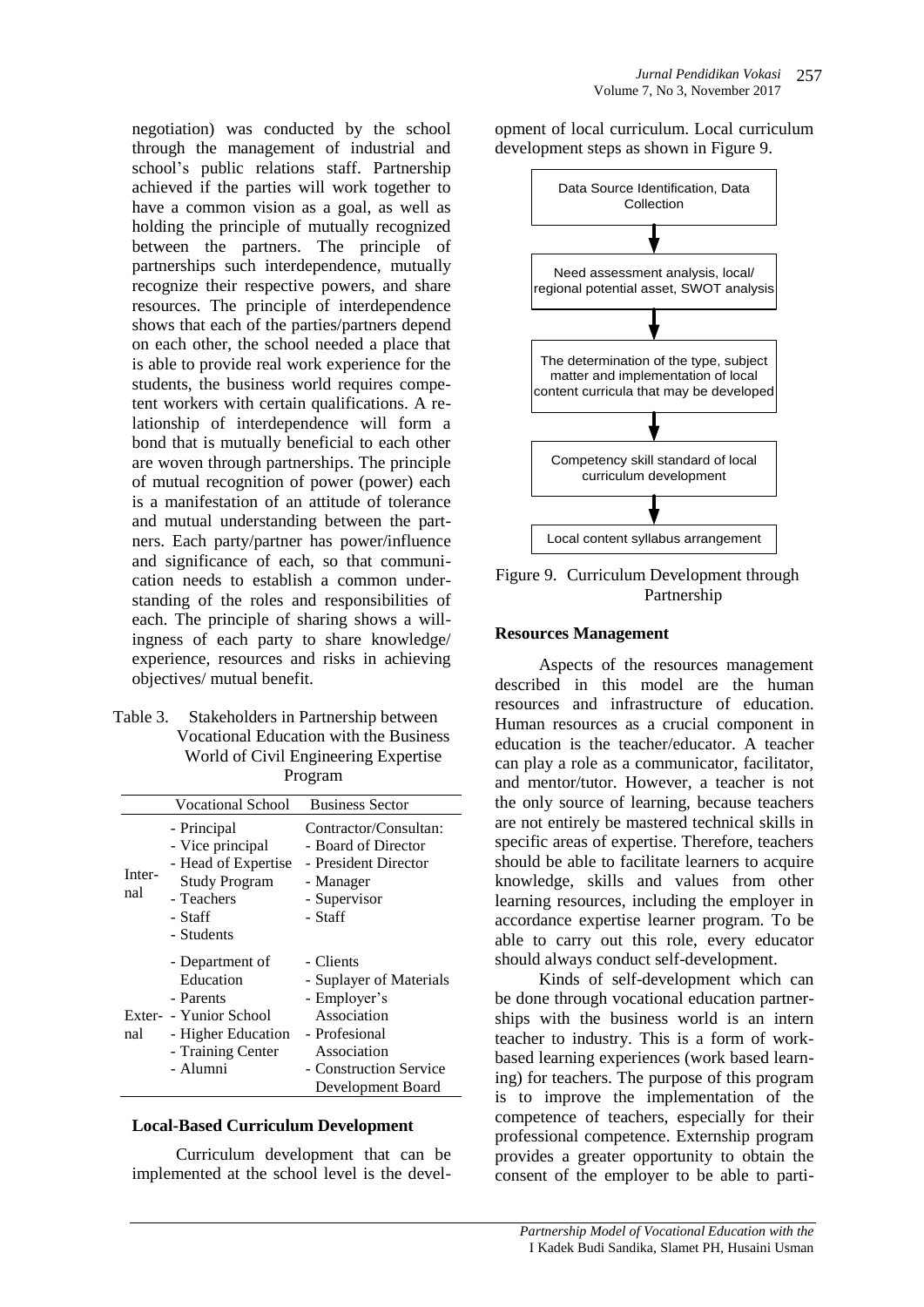cipate in the provision of learning experiences/real training for students. In addition, teachers are also easier to select media and determine the appropriate learning resources to achieve mastery of competencies for learners. Facilities that do require a huge investment cost of the procurement can be planned its procurement and utilization together with entrepreneurs along with the close partnership between schools and the business world.

#### **Learning / Training Program Development**

Learning at a vocational school aims to develop the capacity required learners to enter the workforce, or for career preparation. Thus, the learning process should seek every learner can master the competencies required in the workplace. In accordance with the results of intern teachers as described in sub-chapter resource management education, the teacher who had an internship at the company will be more easily carry out the work-based learning (WBL). These activities include guest speakers from DU/DI, a field visit to the project (site visit), shadowing the work (job shadowing) in the company, and apprenticeship students / internship. Selection of the type of activities that will be implemented WBL adjust to the demands of basic competencies to be achieved. The process in the WBL can be done using scientific approach (learning through the process of observing, ask, gather information, associates/analyzing, and communicating what is already found in the activities of the analysis). Stages in the planning and implementation of the learning process with a scientific approach to the WBL as shown by the chart in Figure 10.

#### **Assessment and Competency Test**

Learning outcomes assessment conducted by educators conducted continuously to monitor the process and achievement of competencies, learning progress and improvement of learning outcomes of students. To be able to assess the competency as a whole, which includes aspects of knowledge (knowledge), skills (skills) and attitude (attitude), can be performed using authentic assessment approaches. Authentic assessment is an assessment conducted fully and comprehensively to assess the start of the input (input), process, and outcomes (outputs) of learning. In accordance with the planning of the learning process in the previous subsection, the aspect of learning input assessed characteristics/early ability learners, media (infrastructure) learning to use, support instructor at company/industry. Components of the learning process is assessed by the teacher is the interaction between learners, between learners with media sources and learning is done through observation. Rate output of learning is assessment of the results of the report (both oral / presentation, or in writing).

Besides implemented by educators, the assessment carried out by the industry instructors, learners (self-assessment), as well as the education unit, in the form of final exams and school tests. Assessment is carried out at the time of final exams generally assess dominant realm of knowledge of students. To vote in the realm of skills, educators and mentors/instructors industry can make an assessment of the portfolio. In addition, there is an attitude assessment through observation and journals by educators and industry mentors, as well as self-assessment (learners). For assessment at the time of school exams, especially for the competency test students' skills, the school should invite external examiners are derived from elements of associate companies or professional associations, especially those who have qualified as an assessor in the association.

#### **Learning Output Management**

The product of the learning process is the entrepreneurial local content of goods/ services and competent human resources. Goods and services produced can be absorbed by the community  $\overline{\ }$  industry through direct personal effort by learners who produce it, or facilitated by institution / school through the sale (such as exhibitions) as well as the production unit. Meanwhile, students who rated competent by employers when following the process of training and work practices will be easier to get a job offer, even before they pass through part-time work programs.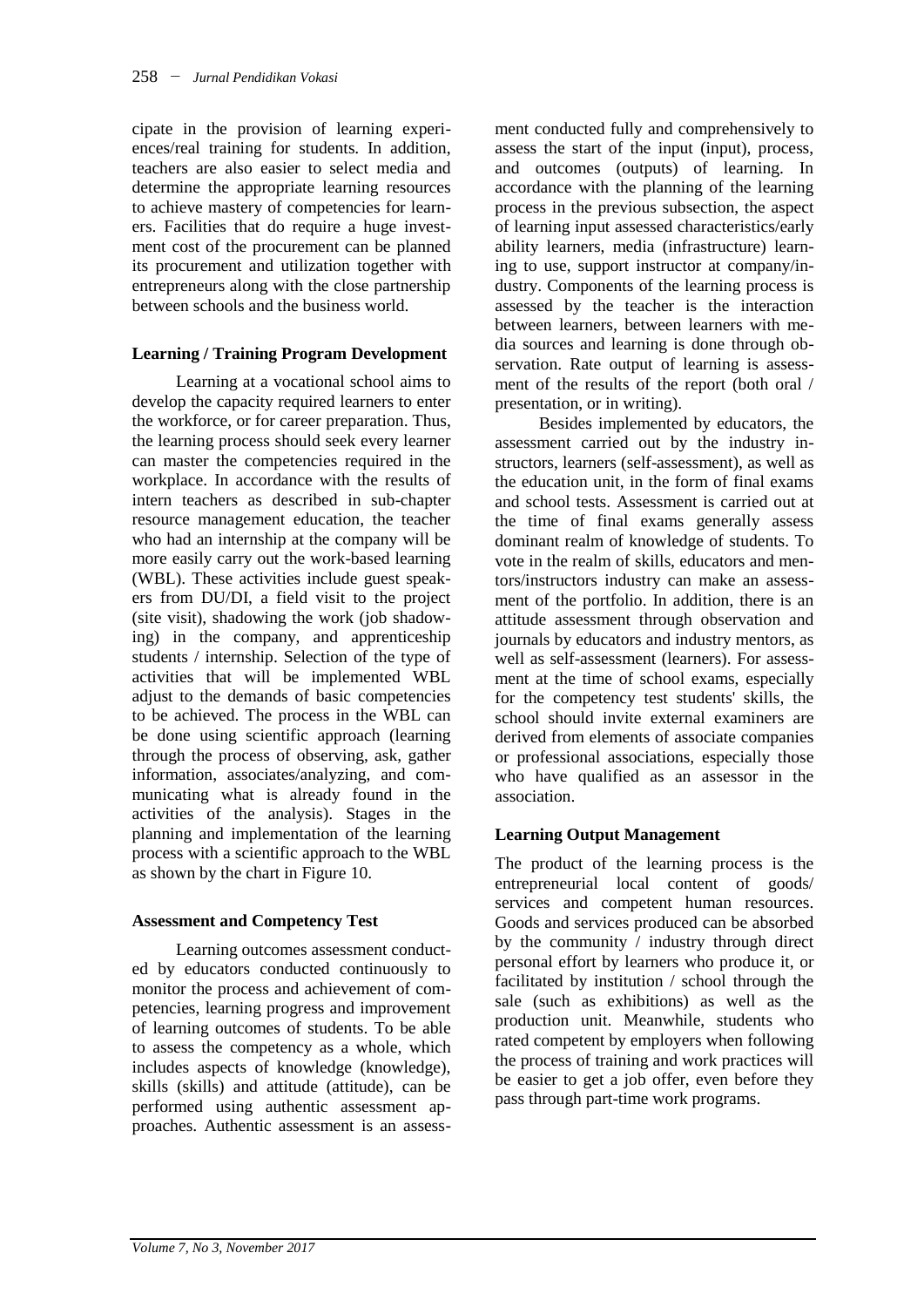

Figure 10.Learning/Training Implementation through Partnership

## **Monitoring and Evaluation of Partnership**

To make sure all the programs implemented as planned, there should be periodic monitoring and evaluation. Monitoring is done to record any activity undertaken partnership and as an overall program evaluation. Meanwhile, the evaluation was conducted as a basis for follow-up programs are implemented. After that, the follow-up of the partnership determined in order to repair and improve the quality of the partnership, so that the sustainability of the partnership program can be guaranteed.

# **CONCLUSION**

Based on the description of the results, we can conclude the following: (1) Model partnerships vocational education with business appropriate to apply to the civil engineering program of SMK in Bali is a model that involves all key stakeholders by holding the basic principles of partnership to achieve goals together. The implementation of the partnership include aspects of management of educational resources (intern teachers to the

industry and the development of infrastructure), implementation of educational programs (development of local curriculum, implementation of learning / training and work practices, and assessment / competency test), and the absorption of the output of vocational education (marketing results/products and services in production units, professional certification for graduates, and graduate placement). In the partnership model also emphasizes the importance of monitoring and evaluation and follow-up program partnerships. (2) Based on the assessment of the effectiveness and efficiency of the model at the time of the trial, it can be concluded that the model developed has met the criteria of an effective, practical, and efficient. Criteria effectively demonstrated by the involvement of all key stakeholders, a high commitment to the principles of partnership, the success of developing local curriculum, the development of effective resources, implementation of learning and working practices are optimized, the implementation of the UKK, capable of producing products/services that are appropriate and salable in market, and monitoring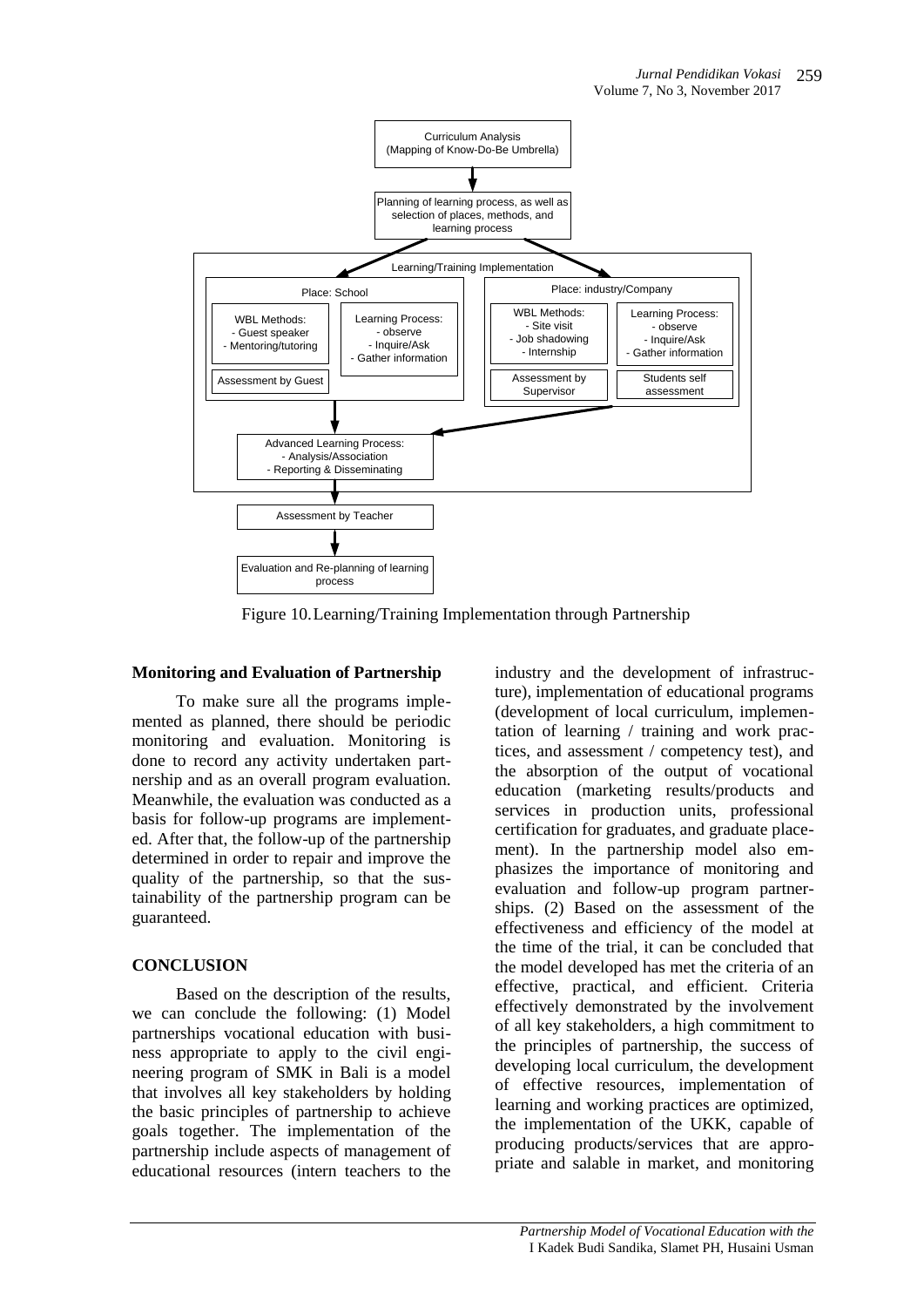and evaluation done consistently. Practical criteria shows the model is easy to understand, easy to follow and can be implemented smoothly, as well as practical and applicable. Efficient criteria include efficient use of time, energy, materials / facilities, and costs.

For further work, the study of the partnership model is expected to cover the entire course of expertise contained in the school and carried out in a larger area with the subject for more research, and done in a longer time and depth to evaluate the success of the partnership program.

### **REFERENCES**

- Buckup, S. (2012). Building succesful partnership: a production theory of global multi-stakeholder perspective. *Statewide Agricultural Land Use Baseline 2015*. https://doi.org/10.1017/CBO978110741 5324.004
- Cassidy, T. (2007). *The Global Education Initiative ( GEI ) model of effective partnership initiatives for education*. Geneva: World Economic Forum. https://doi.org/201207
- Djojonegoro, W. (1998). *Pengembangan sumber daya manusia melalui Sekolah Menengah Kejuruan (SMK)*. Jakarta: Jayakarta Agung Offset.
- Draxler, A. (2008). *New partnerships for EFA : building on experience*. Paris: United Nations Educational, Scientific and Cultural Organization-International Institute for Educational Planning (UNESCO-IIEP) and World Economic Forum.
- Frank, F., & Smith, A. (2000). *The partnership handbook*. Quebec: Minister of Public Works and Government Services Canada.
- Gajda, R. (2004). Utilizing collaboration theory to evaluate strategic alliances. *American Journal of Evaluation*, *25*(1), 65–77. https://doi.org/10.1016/j.ameval.2003.11 .002
- Gall, M. D., Gall, J. P., & Borg, W. R. (2003). *Educational research, an introduction*.

Boston: Pearson Education, Inc.

- Hamid, M. A., Aribowo, D., & Desmira. (2017). Development of learning modules of basic electronics-based problem solving in Vocational Secondary School. *Jurnal Pendidikan Vokasi*, *7*(2), 149–157. https://doi.org/10.21831/jpv.v7i2.12986
- Hands, C. (2005). It's who you know "and" what you know: the process of creating partnerships between schools and communities. *School Community Journal*, *15*(2), 63–84.
- Horton, D., Prain, G., & Thiele, G. (2009). Perspectives on partnership: A literature review. *International Potato Centre Working Paper*.
- Lannert, J., Munbodh, S., & Verma, M. C. (1999). *Getting the stakeholders involved*. Paris: International Institute for Educational Planning.
- Marriott, N., & Goyder, H. (2009). *Manual for monitoring and evaluating education partnerships*. Paris: International Institute for Educational Planning.
- Miles, M. B., & Huberman, A. M. (1994). *Qualitative data analysis: an expanded source book*. Thousand Oaks: Sage Publications, Inc.
- Piyasiri, T. A., Suraweera, & Edirisooriya. (2008). *Identify benefits and analyze issues related to partnership programs between public TVET institutions and private sector enterprises the research on identify benefits and analyse issues related to partnership programs between public TVET institutions and*. Sri Lanka: National Education Commisision.
- Prosser, C. A., & Quigley, T. H. (1950). *Vocational education in a democracy*. Chicago: American Technical Society.
- Richey, R. C., & Klein, J. D. (2009). *Design and development research*. New York: Routledge.
- Stenstrom, M.-L., & Tynjala, P. (2009). Introduction. In *Towards integration of work and learning, Strategies for connectivity and transformation* (pp. 1– 10). Jyvaskyla: Springer.